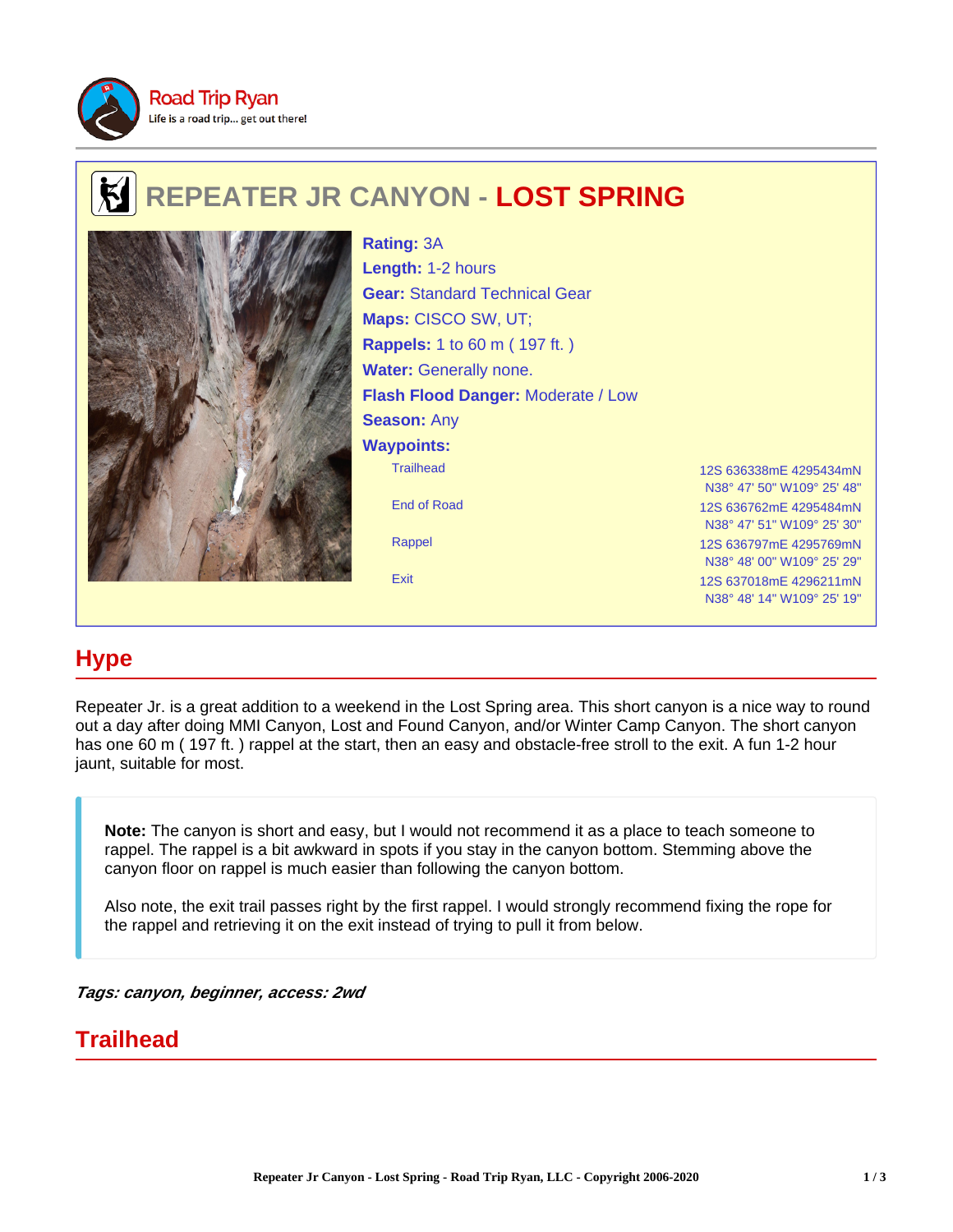Expect a 70 minute drive from Moab to the Lost Springs area. To reach the Lost Spring area, you will need to travel east on I-70 (approximately 30 miles north of Moab). Go east on I-70 from Crescent Junction 11 miles to exit 193. The exit is signed Yellow Cat / Ranch Exit.

- Reset your odometer at the cattle guard, and head south on the good dirt road. It heads in a remarkably straight line toward the La Sal mountains. ( 12S 620052mE 4311148mN / N38° 56' 28" W109° 36' 53" )
- 6.1 miles Y Stay Left ( 12S 625994mE 4301957mN / N38° 51' 27" W109° 32' 52" )
- 7.7 miles Another Y, stay left again ( 12S 627058mE 4301036mN / N38° 50' 56" W109° 32' 09" )
- 8.2 miles An old wooden two story mining ruin on the left. (12S 627707mE 4300932mN / N38° 50' 53" W109° 31' 42")
- 9.2 miles Another Y. This time, go right. ( 12S 629237mE 4301230mN / N38° 51' 01" W109° 30' 38" )
- 11.9 miles Y If camping at Lost Spring, or using the long route described below, Go right here, following this road 2 miles to a small dirt road going off on the left. There is good camping here, and Lost Spring is about 0.5 miles down the rough 4x4 road. ( 12S 630504mE 4298340mN / N38° 49' 27" W109° 29' 48" )
- 12.3 Junction. Stay right on the main road. ( $12$ S 631080mE 4298073mN / N38° 49' 18" W109° 29' 24")
- 12.9 miles Fence and cattle guard. Stay on the main road, ignoring side roads through this section. (12S) 631806mE 4297628mN / N38° 49' 03" W109° 28' 54" )
- 14.9 miles You will see another well traveled road making a sharp left turn. Stay right here. (12S 634653mE 4296701mN / N38° 48' 32" W109° 26' 57" )
- 16.3 miles After crossing a drainage and climbing a hill, you will reach a Y. Stay left here on the main road. (Right goes to Lost and Found, MMI, and Winter Camp Canyons) (12S 635883mE 4295480mN / N38° 47' 51" W109° 26' 07" )
- 16.6 miles Closed jeep road on left. This is the trailhead. Squeeze off the road where possible. (12S) 636340mE 4295432mN / N38° 47' 50" W109° 25' 48" )

### **Route**

### **Approach (10-15 minutes)**

Follow the closed Jeep road. In about 5 minutes the road ends at Repeater Jr., which is just a shallow drainage here. Follow the social trail down about 5 more minutes to the first rappel.

### **Canyon**

The rappel offers an opportunity to figure out a good natural anchor. Several somewhat poor bushes provide options. Seemingly better, a fourth class scrambling move up and to the left reveals a hidden solution pocket that has created a mini arch.

From the mini arch it is 60 m ( 197 ft. ) to the bottom of the drop. The bottom section of the rappel can be downclimbed if desired. I found it easier than rappelling.

Once down, it is an easy stroll down the canyon. When the canyon begins opening keep an eye on the right for a well-traveled exit trail that goes up a side wash on an obvious path through the cryptobiotic soil.

### **Exit (20-30 minutes)**

The exit trail is well defined as it meanders up the ridge to a small slickrock section. Above the slickrock section, the trail braids and is less well defined. Stay a bit right along the rim of Repeater Jr. until it is easy to scramble back to the canyon floor. The first rappel is just a couple of minutes down the canyon.

Return up Repeater Jr. to the jeep road.